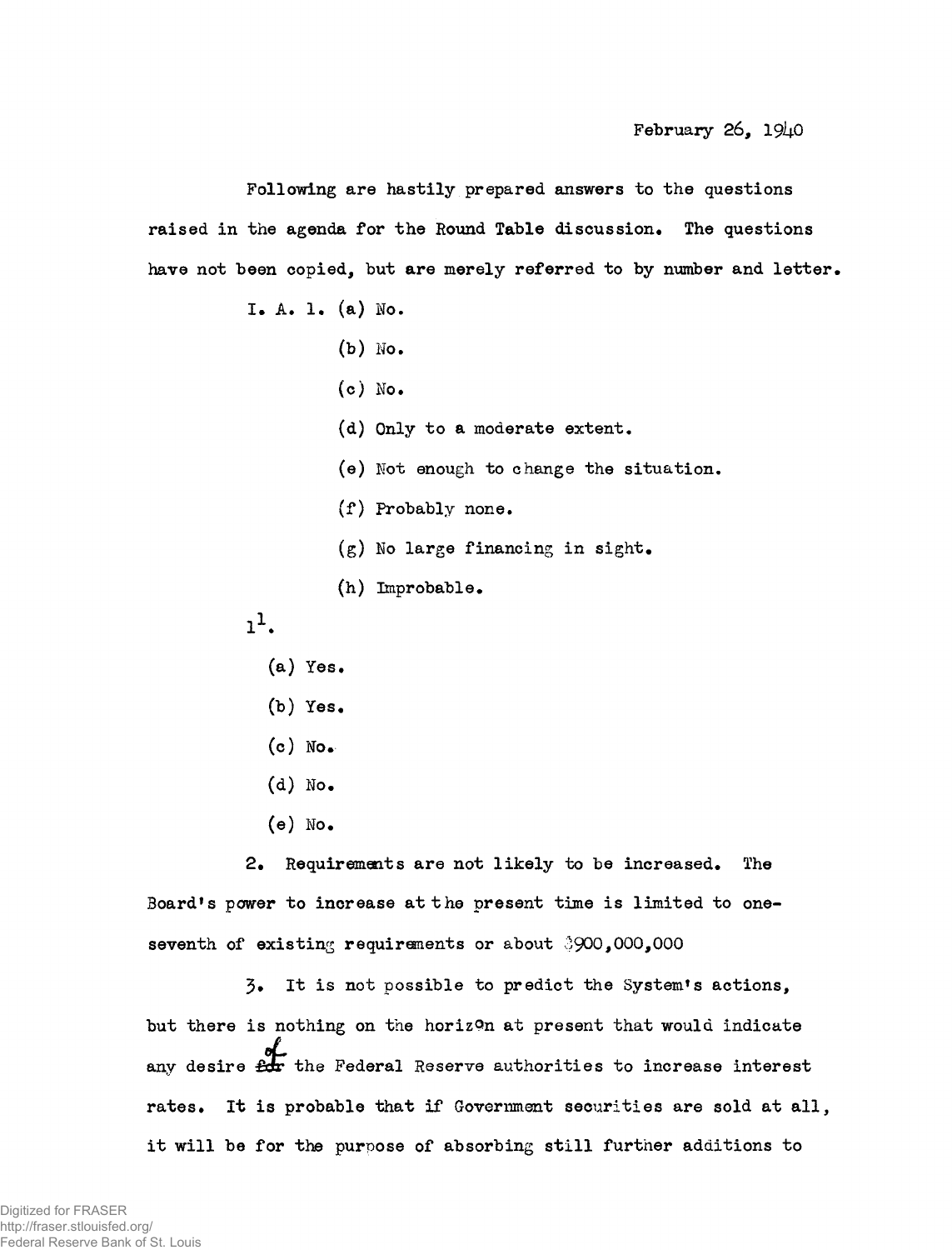**reserves, rather than for the purpose of diminishing the existing supply.**

**U. It is likely that banks are not buying more securities because short-term securities offer almost no return, and the banks are hesitant about making long-time commitments. Outside of New York City foreign deposits cut no ice, and in New York, excess reserves are so large that it is not likely that banks are influenced in their investment policy by the presence of foreign deposits.**

**5. The level of Government security prices in relation to underlying conditions is not particularly low and no decline in prices of Government securities is likely to occur, except in a temporary disturbance, such as happened]ast September.**

**6. It is probable that with the present attitude of banks, interest rates would begin to advance long before excess reserves will have disappeared. A decline of excess reserves to between one and two billion dollars would probably be accompanied by a sharp rise in shorttime money rates. Long-time rates would be much slower to advance. B.**

**1. The Treasuryhas full discretion as to what purchases of** gold or silver it chooses to make. In the case of silver, it is **supposed to keep on buying until certain objectives are achieved. But there is no time limit, so that the Treasury has practical discretion in the matter. There is no way of telling what the Treasury's intentions are, but with regard to silver there is considerable agitation in Congress to discontinue foreign silver purchases.**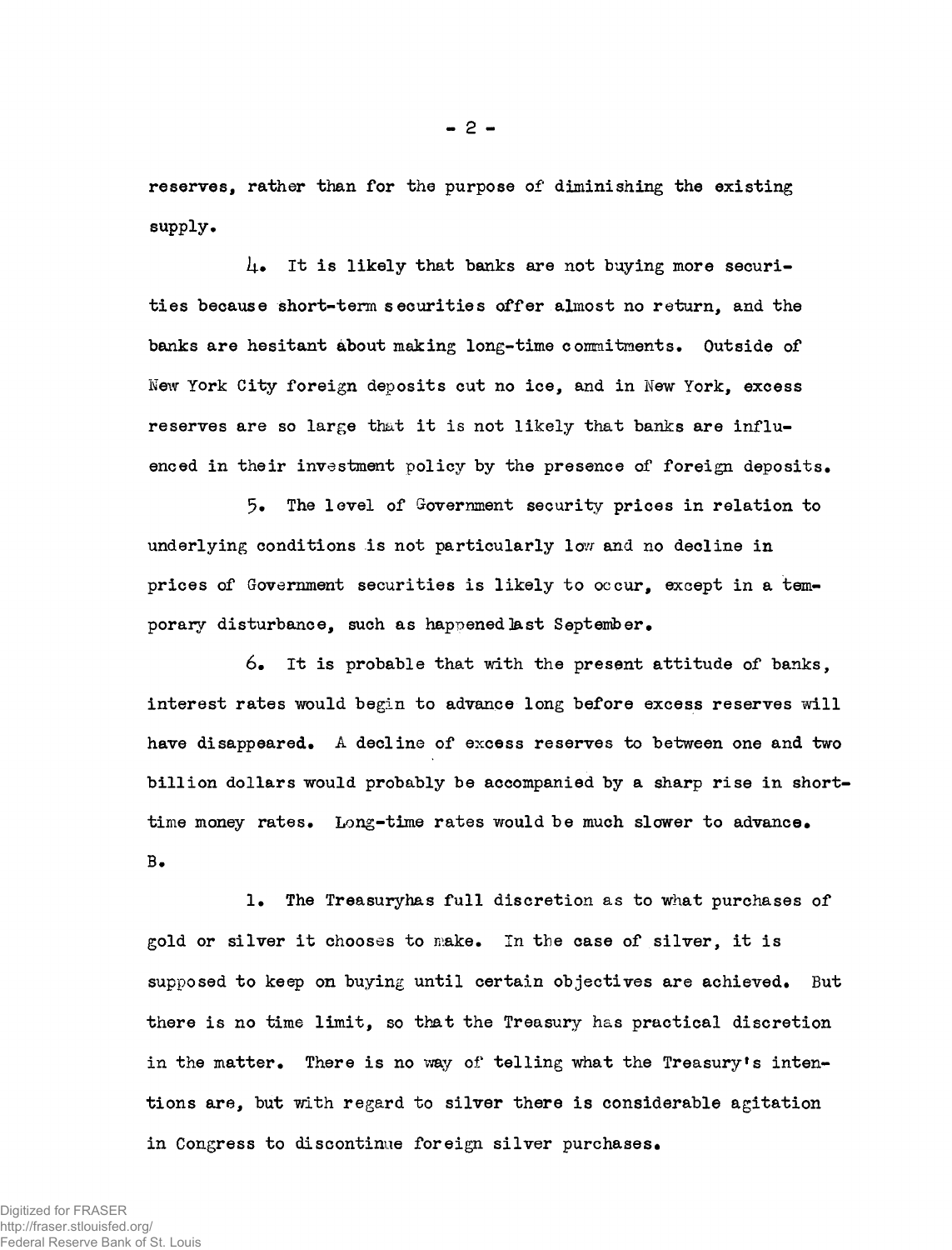**2, I do not know of any answer to this question.**

**3» In the present circumstances, it is likely that sales** of American goods to belligerents will continue regardless of the **prices of our commodities. Other sales, however, would decline if there were a substantial rise in our price level, A price advance sufficient to reverse the gold movement is not likely in the next twelve months.**

**I**4**.. It seems improbable that the Treasury will ever formally sterilize gold imports. It would seem undesirable for the Treasury to do so, because such action amounts to a direct influence** by the Treasury on reserves, which should be controlled by the Re**serve authorities and not by the fiscal authorities.**

**5. Paying out gold into circulation would diminish reserves only to the extent that gold was hoarded. Otherwise it would simply take the place of other currency without affecting reserves. The amount of hoarding that would take place is not likely to be large enough to make a real difference in the reserve situation. A full-fledged automatic gold standard is not likely** to be restored for a long time to come, if ever. The gold held by **the United States could be redistributed only in case this country took a great deal more of foreign goods than it is willing at the present time to take, or to refrain from exports, which it is not likely to do. Aside from that, redistribution is possible only on the basis of large-scale international loans.**

 $-3 -$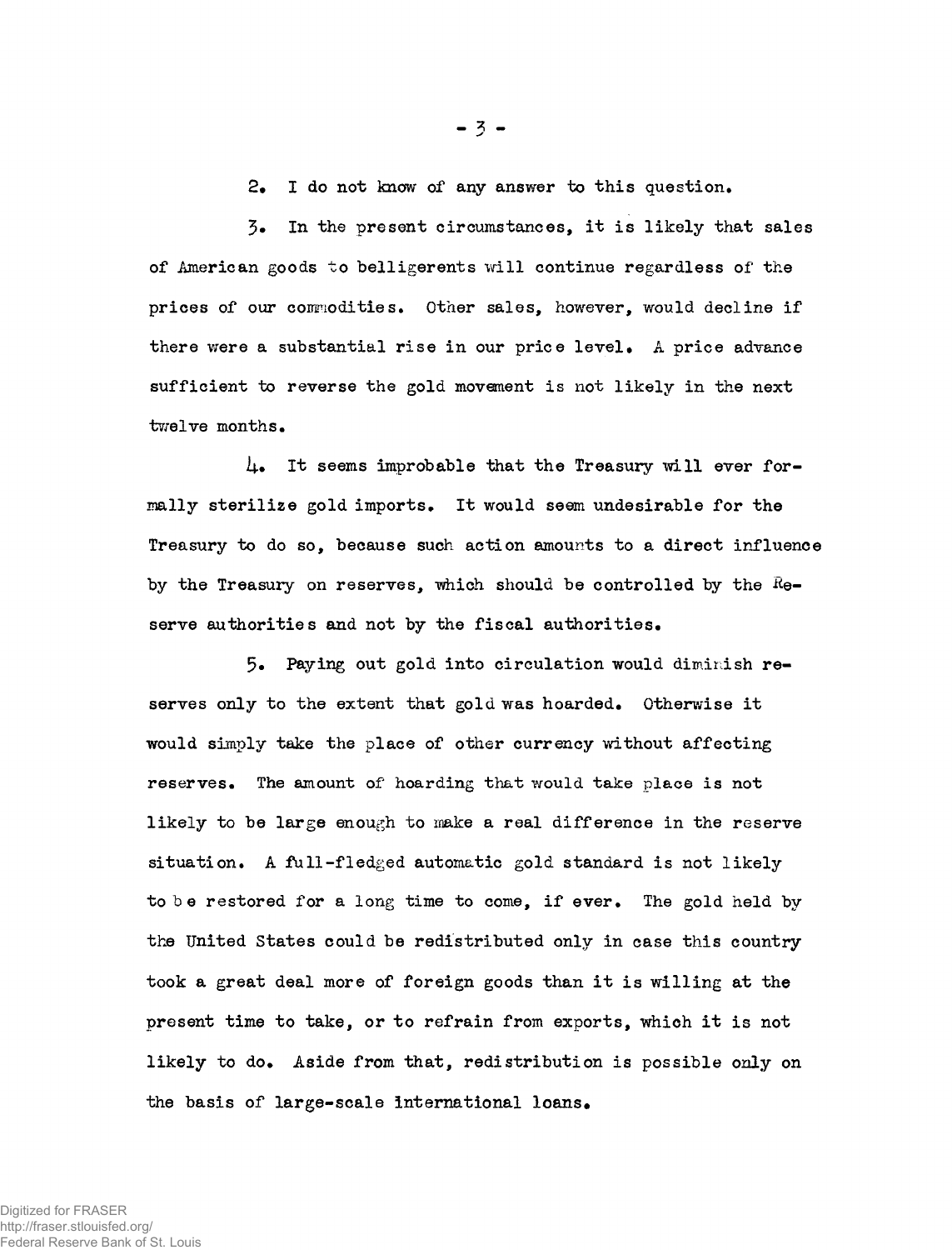**6. This is a highly controversial subject. My personal opinion is that for the present the best policy is to make no change in the price of gold or in the policy of taking all gold offered. A reduction in the price of gold or an import duty at** this time would probably not reduce gold imports, because of the **great need of the belligerents for American goods. Aside from political considerations, a reduction in gold purchases or in the price of gold at the present time would probably not have much effect on commodity prices in this c ountry.**

**7« Technically gold purchases could be discontinued any day. It is mot a question of the theoretical means, but of the policy and consequences involved. Further devaluation of the dollar** is hard to conceive.

**C.**

**1. The Treasury cannot absorb reserves without increasing** the public debt. The Federal Reserve can absorb reserves to the ex**tent that it sells securities from its portfolio, or raises reserve requirements. This has been discussed before. The various authorities are in constant communication and consultation with each other.**

**2. Government deficits in so far as they are financed by banks purchasing securities increase the volume of deposits and reduce excess reserves. In so far as they are financed by the purchase of Government securities by others than banks, deficit financing** does not directly affect the money market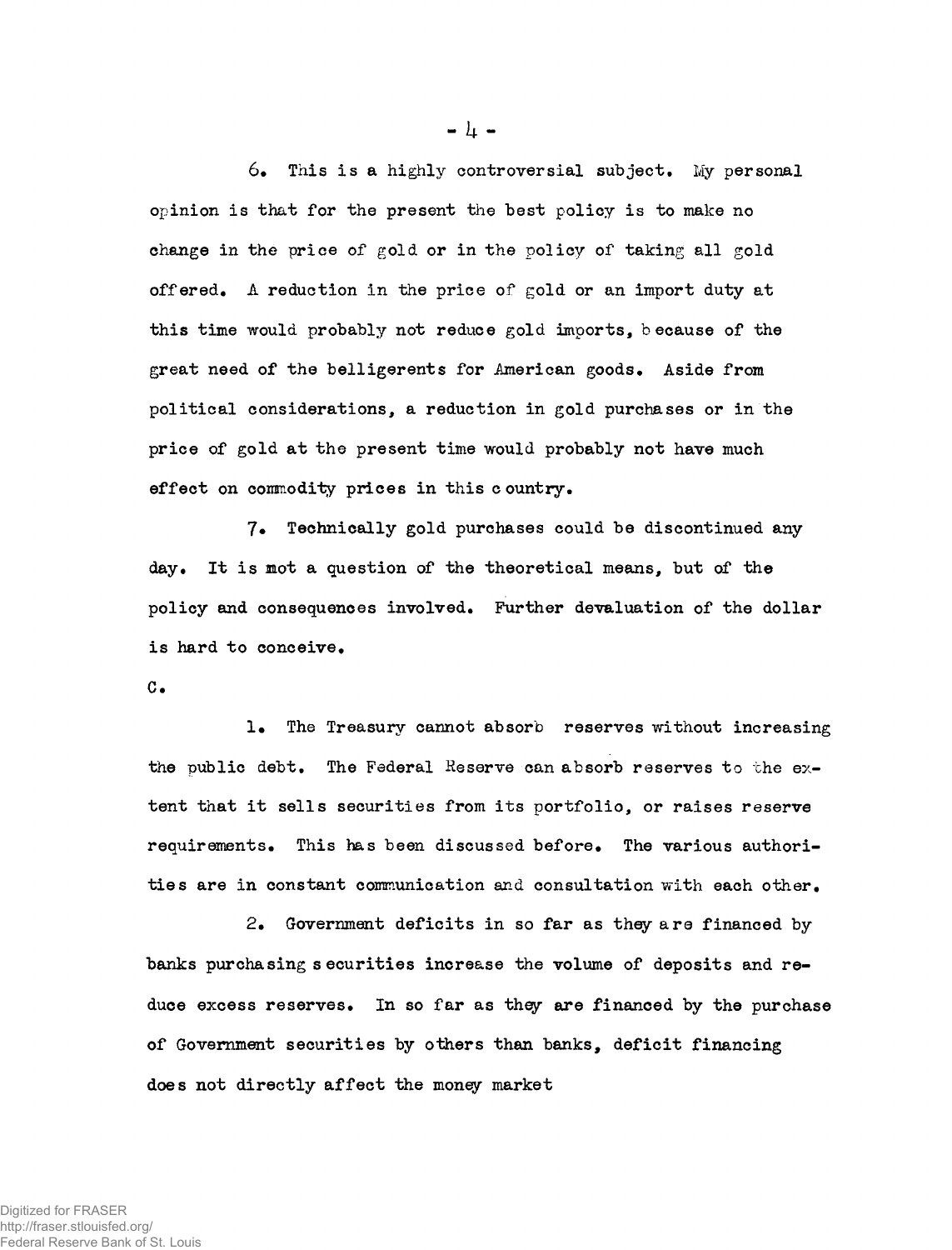**3» It looks as though the Treasury would not have to sell any bonds in the money market during the next fiscal year.**

**I).. I do not know.**

**5» I do not know.**

**6. Baby bonds are being sold at the rate of about 1100,000,000 a month. This rate could increase considerably if the present policy of paying an average interest rate of 2#9 per cent is continued. This policy amounts to a substantial subsidy to the holders of baby bonds, four-fifths of which are probably not held by smll investors.**

**7« It is doubtful whether there is any danger of this sort in the picture.**

**8. I do not know.**

**9» The Treasury refunding policy has had the effect of diminishing the supply of short-time paper and contributing to the decline in short-time rates.**

**10» In general, it would seem better public policy to have the Treasury not borrow on very long term. If the rate is too high, it is an unnecessary expenditure for the Treasury and if the rate is** too low, it is an unnecessary admentage cost and risk to the purchaser. **D.**

**1. Even if commercial loans should increase by \$1,500,000,000 or so, this would absorb only between two and three hundred millions of reserves and would not be a big factor in the reserve situation.**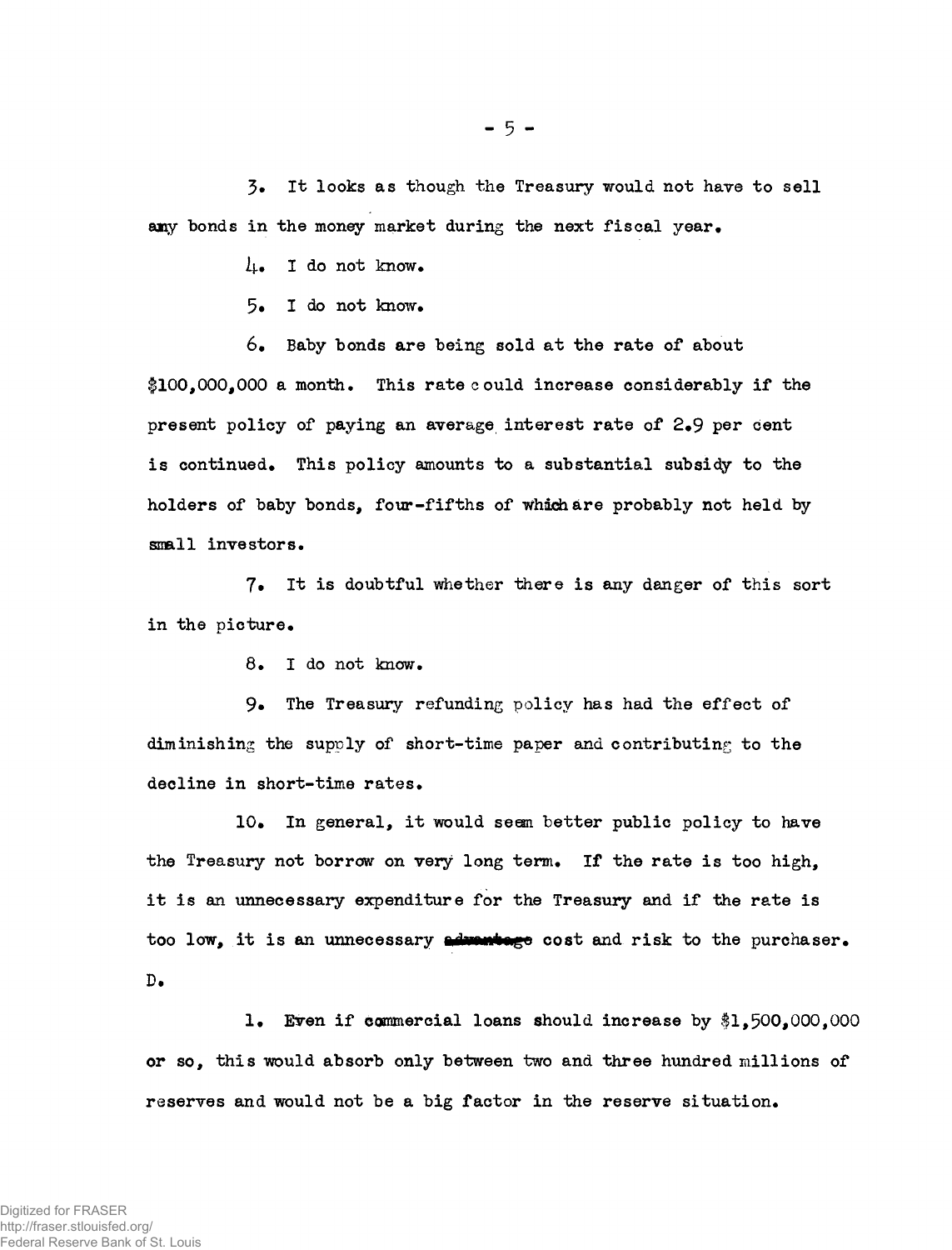$- 6 -$ 

**2. Both a re likely.**

**3. I do not know.**

**ij.. Commodity prices are likely to show a slight advance during the year, but not one equal to that in 1936-37•**

**5. One never can tell about the stock market, but we have had in recent years substantial speculative advances in the market without much borrowing.**

**E.**

**1. It all depends on the character of the war, on the character of the financing, and on the character of Government controls that will be instituted.**

**2. I do not know.**

**3» I do not know, but what else can they do, in view of the prevailing rates on high-grade corporate bonds, which are not tax-exempt?**

**i+. No answer.**

**5. No answer.**

**6\* No answer.**

**II. A.**

1. It would seem desirable to reduce "right" privileges, **if not to eliminate them altogether.**

**2. Yes.**

**3. No**

**J+. So long as trust funds are as large as at present, this seems a good device.**

**5. No answer.**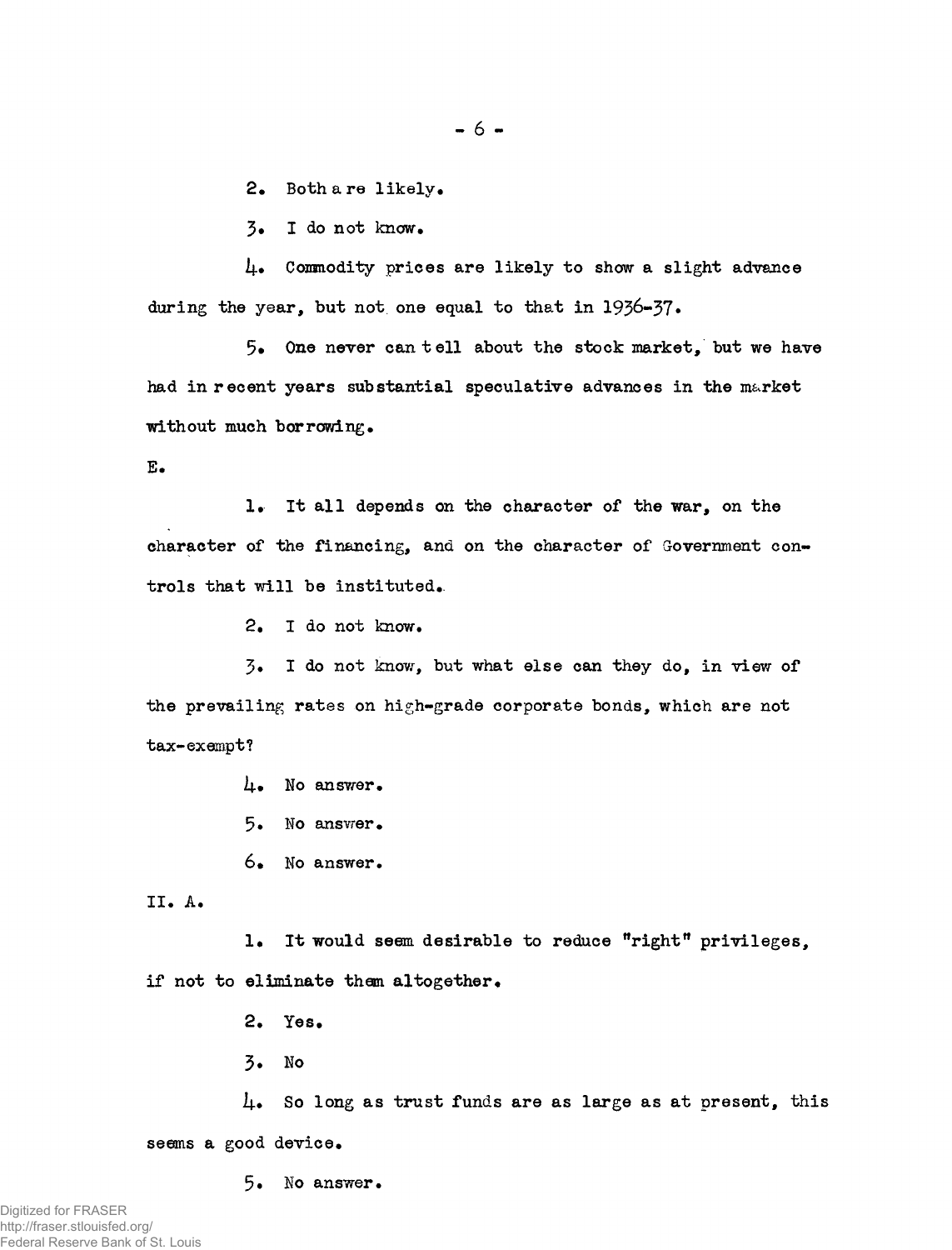**6, No answer.**

**7\* These Government agencies have assets of their own and there is no reason why they should not have obligations of their own. In our bookkeeping practice of counting the capital of these Governmental agencies as expenditures of the Treasury and not making any allowance for the value of the assets does not result in a true picture of the Government's financial x± hkx± b x b . position. In the circumstances, it is better to have these corporations issue their own obligations and carry them as their own liabilities.**

**B.**

**1. The Government debt should be viewed in relation to the national income. There is no absolute limit. Domestic debt is merely a matter of the distribution of income and the part of the income that has to be paid out in fixed charges. The essential matter is to have an adequate national income and the question of public debt will solve itself.**

**2. No answer.**

**3« I think they are likely to and I think it is sound.**

**ij.. This is a question that needs to be decided in the In existing conditional** light of prevailing economic conditions and those that are in **immediate prospect, the answer is "yes".**

**5. I should say "no".**

**6. I should say "no".**

**7. The Federal Heserve banks have little power to control member bank reserves, but they can nevertheless exert a substantial**

**influence on money market conditions.**